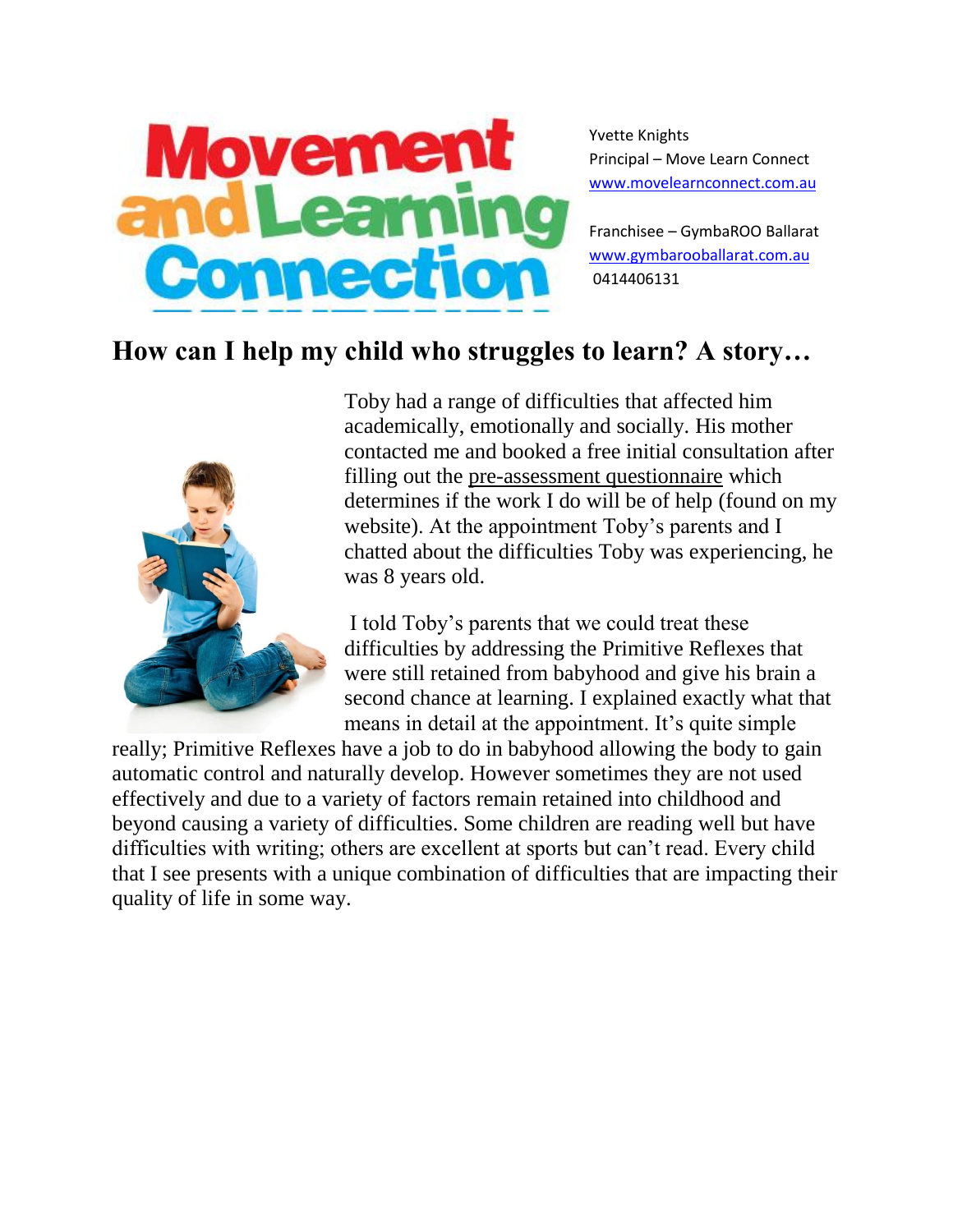After the assessment I wrote a report for Toby's family & the school, I then met with his teacher outlining how to assist Toby in class while the program is undertaken.

I worked with Toby for 13 months; he and his Mum came to see me every seven weeks for reviews. All the while they did an at home movement program specifically designed for his difficulties; it took them 10 minutes each day to complete. Across the regular reviews that were



undertaken we saw steady and gradual changes. For Toby there were many, but most notably these included:

- Reading year and a half improvement in 12 months
- Balance improved, he started dancing, he understood the music beat and remembered the words to songs
- Was better able to understand his peers and started to make genuine friendships
- Improvement in hand writing and he was able to express his ideas on paper, he could only do this verbally before.

As a team we worked together, championing him along and after the 13 months Toby was an engaged, able learner and he and his parents were very happy.

I love my work; I get to help parents help their children to be the best they can be. I meet with many families who are really worried about their children and their ability to learn. These children are bright individuals, independent thinkers, engaging in the world but they have many varied difficulties with their learning.

**More than one parent has said "now I feel like I understand my child and why these things are so difficult for them". One Mum said it changed her parenting, the frustration she felt toward her child became compassion when she understood why her 7 year old couldn't do up her buttons, write a story or ride her bike. She felt hope when she knew we could treat those difficulties and change her child's story.**